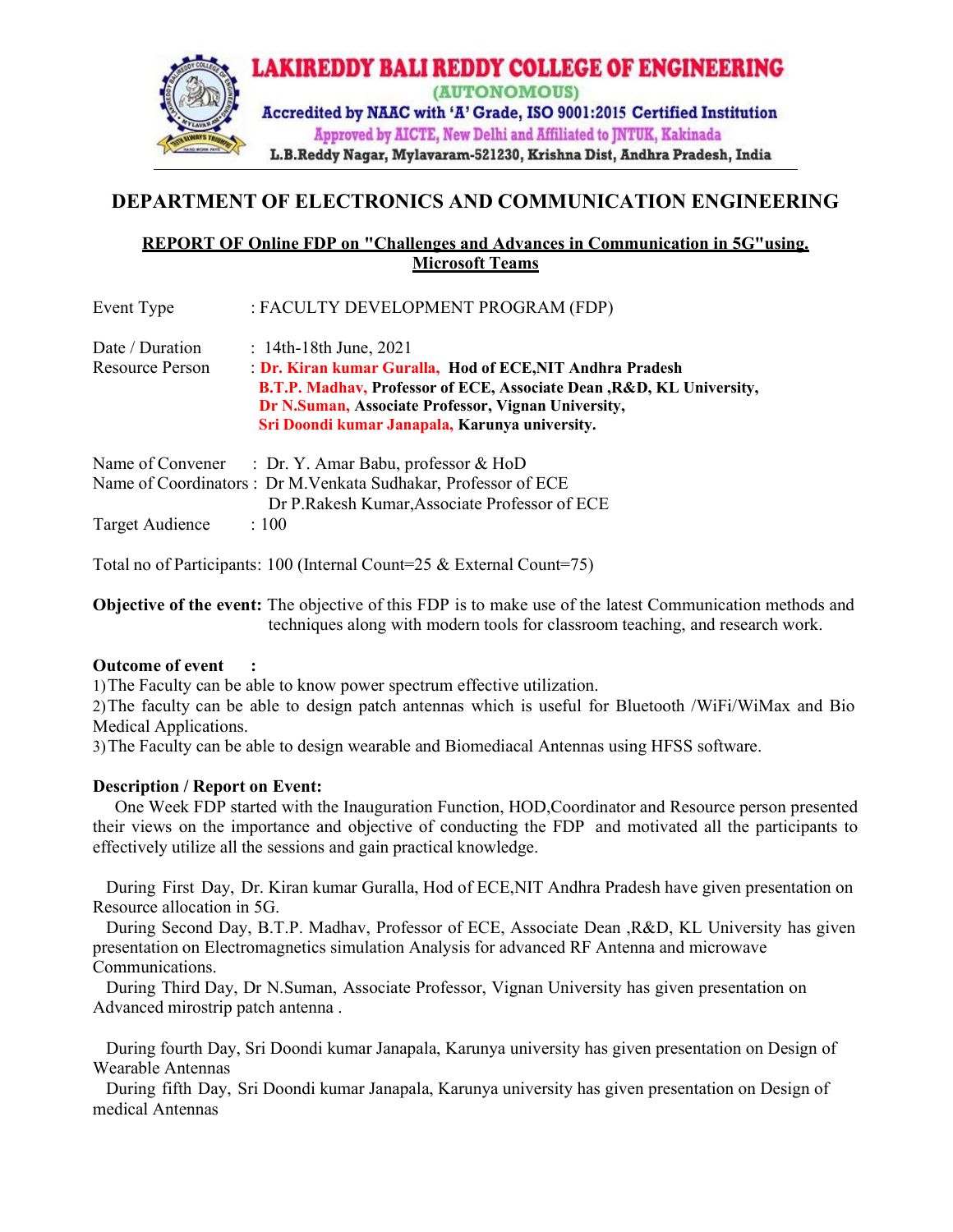The lectures have proven to be very inspiring and informative for the faculty. Around 100 faculty members and scholars have attended the FDP. The program ended by advising faculty members to effectively utilize the learned concepts in projects implementation, research paper writing, lab development, and syllabus revision.

#### Feedback / Suggestions:

- 1. Conduct More number of FDPs on similar advanced tools.
- 2. Conduct exclusively one FDP related to software Hand on Practice.

#### Photographs :

.